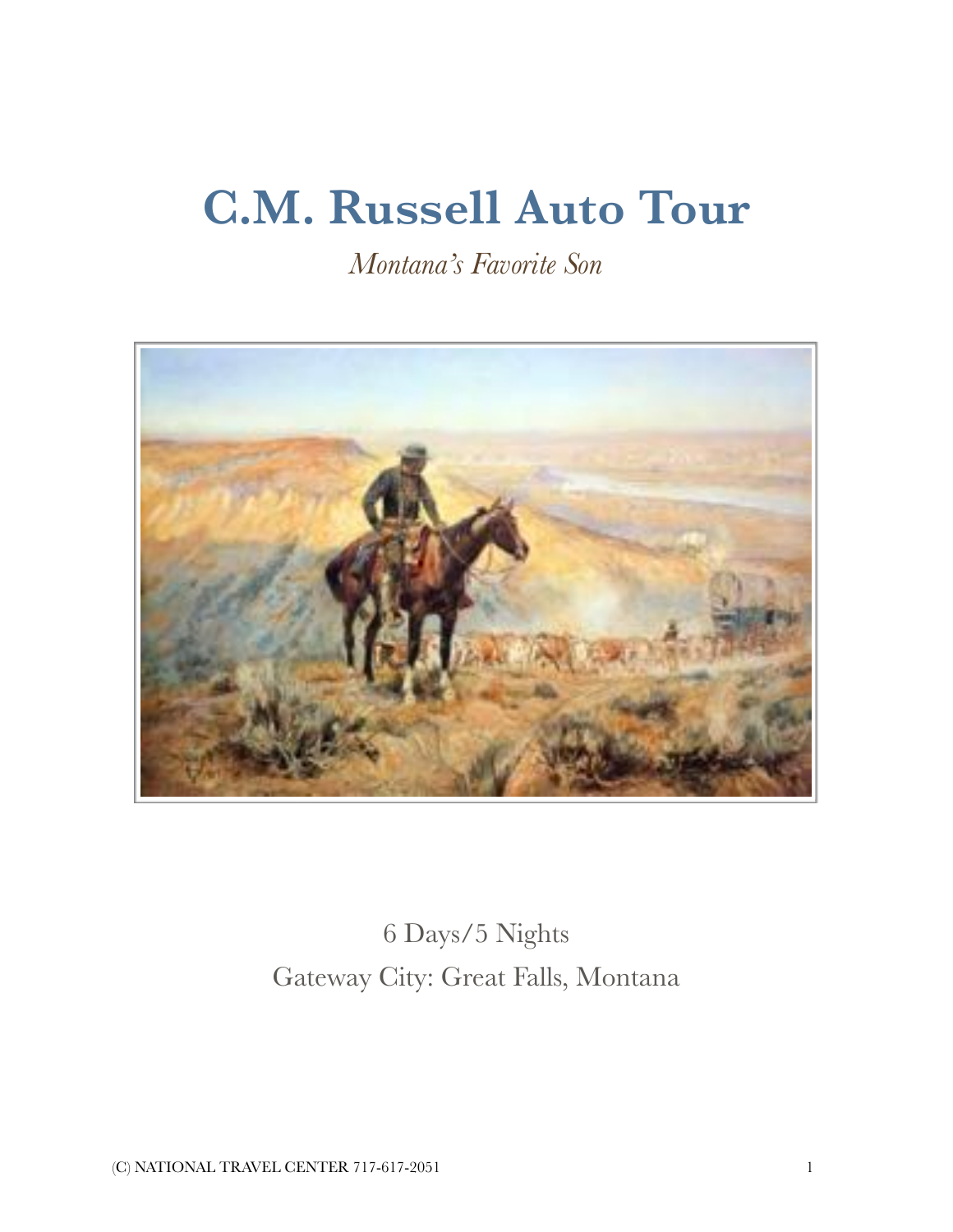

Charles Marion Russell is a Montana favorite son. So much so, that a statue of the artist is only one of two that represent Montana in the U.S. Capitol. Russell came to Montana at age 16 to work on a sheep ranch. He later found work with a trapper who became a rancher, learning the ways of the West. Russell's artistic fame began when he depicted the harsh winter of 1886 in a watercolor that was eventually displayed in a shop window in Helena. The painting, captioned "Waiting for a Chinook," became one of his best known works. Settling in Great Falls, he began working as a full time artist and met his wife Nancy, who is credited with making him internationally known. Overall, he created about 4000 works that illustrate the Montana West in a variety of mediums, including oils, watercolors, drawings, and sculpture in wax, clay, plaster and others. He was so venerated by Montanans that children in Great Falls were released from school to watch his funeral procession. Russell's art provides a window into the past seen through the eyes of a cowboy's cowboy. Striking visuals showcase Native Americans, buffalo, wolves, the open range, mountain men, and miners. In 1987, the Montana Legislature declared Route 87 between Great Falls and Lewistown the Charles M. Russell Trail. This trip follows that route.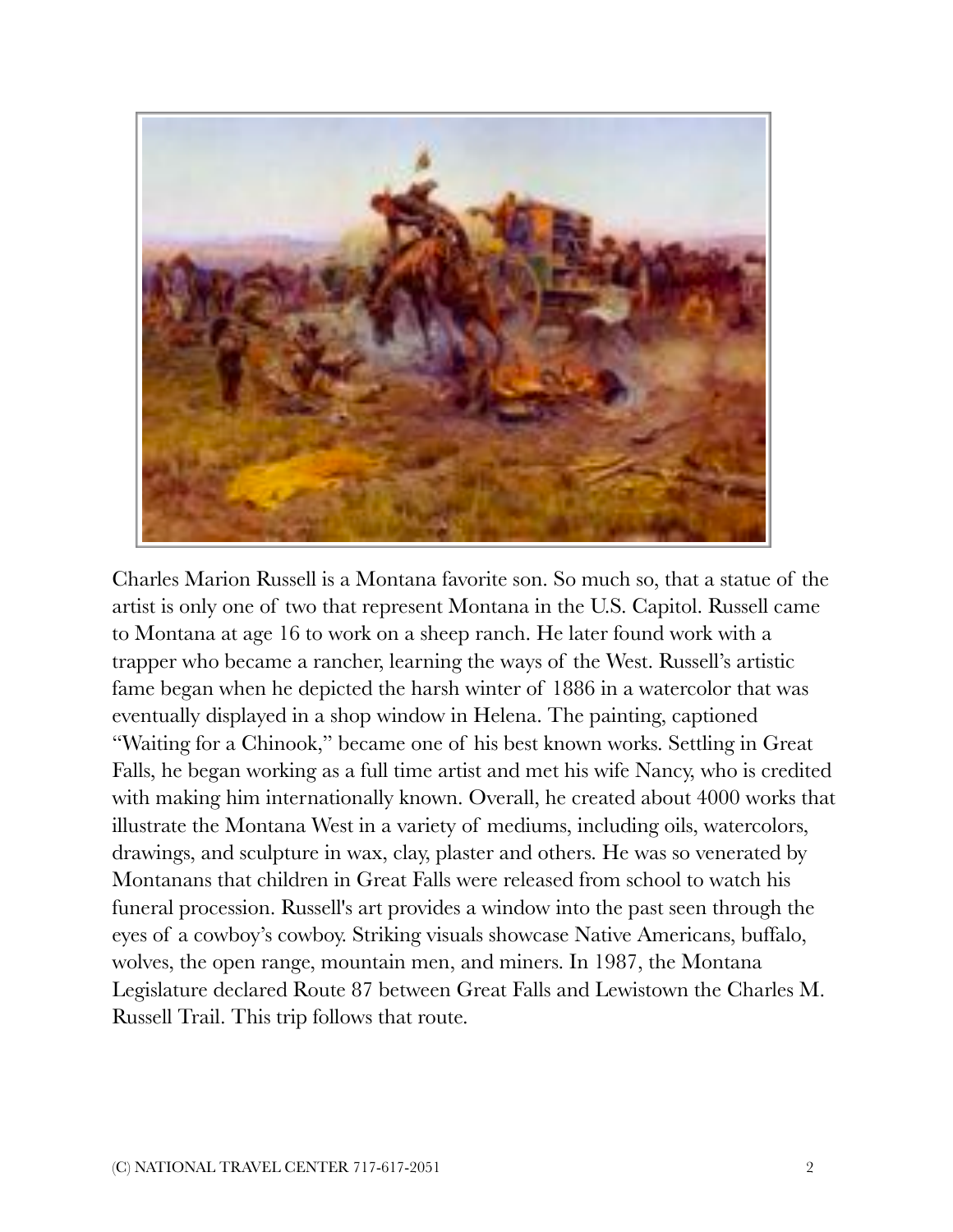

# **Touring the Byway**

We recommend starting your journey in Great Falls to begin exploring the legend and the art of C. M. Russell. There are no less than four walking tours you can take to get to know the city: Historic Residential, River's Edge History, Central Business District, and the Historic Railroad District. You can also take a Historic Trolley Tour past local landmarks. Great Falls is home to the C. M. Russell Museum, which houses the largest collection of Russell's work. While in Great Falls, you can also visit the Paris Gibson Square Museum of Art, the Lewis and Clark Interpretive Center, and The History Museum, and call for an optional tour of the Gibson Mansion, built by the founder of Great Falls, with a very interesting story.

On Day Two, you'll be off on the C.M. Russell Auto Tour Route starting in Belt, referred to as "Coal Banks" and the start of hardscrabble Charlie Russell Country. Sluice Boxes State Park preserves the remains of a several mile stretch of mines and mining camps. Hiking in the Sluice Boxes is limited to the low water season, generally mid-July through September, due to the fact that fording the river in high water conditions can be dangerous.

Next up, Raynesford, a railroad town, and Geyser, named for its bubbling mud springs. Stanford was a hangout for cowboys, including Charlie Russell, who painted and sketched his memories of this area and its people. Stanford also hosts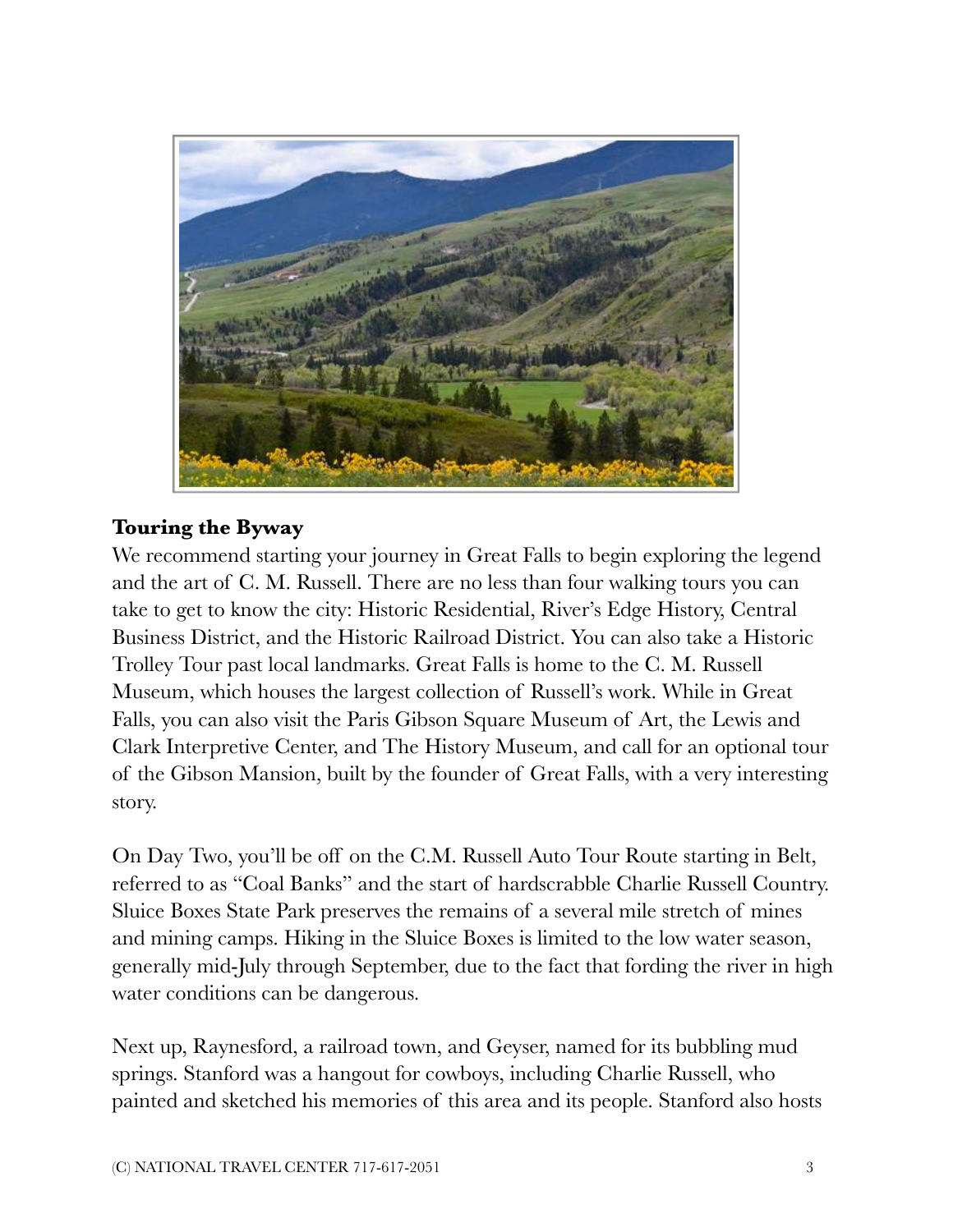the Judith Basin County Museum and the Prairie Past Museum with agricultural machinery. A bronze sculpture "On Top of the World" by artist J.C Dye sits at the Judith Basin County Courthouse.

An overnight stay in the historic Judith Guard Station and Cabins enables you to settle into completely unique accommodations in the Lewis and Clark National Forest. On Day Three, it's off to Utica where the Utica Museum holds a collection of homestead era artifacts. Next up, Sapphire Village, the only place in the world where Yogo Sapphires are found. Hobson also hosts the Hobson Museum and Ackley Lake State Park, which also inspired Charlie Russell's art. At the end of the trail, Lewistown showcases Western life in Montana. The Central Montana Historical Museum portrays the area's story beginning in the 1870s when it was still largely unsettled and buffalo roamed the open prairies. Fort Maginnis was established in 1880 to protect settlers in the Judith Mountains following General Custer's demise.

If you're so inclined, take a side trip to Gilt Edge, Kendall, and Maiden, mining ghost towns that surround Lewistown, after which you can travel south to Billings, another great Montana city. From there, we wish you safe passage if you're traveling on another Montana Scenic Drive, or a safe and pleasant journey home.

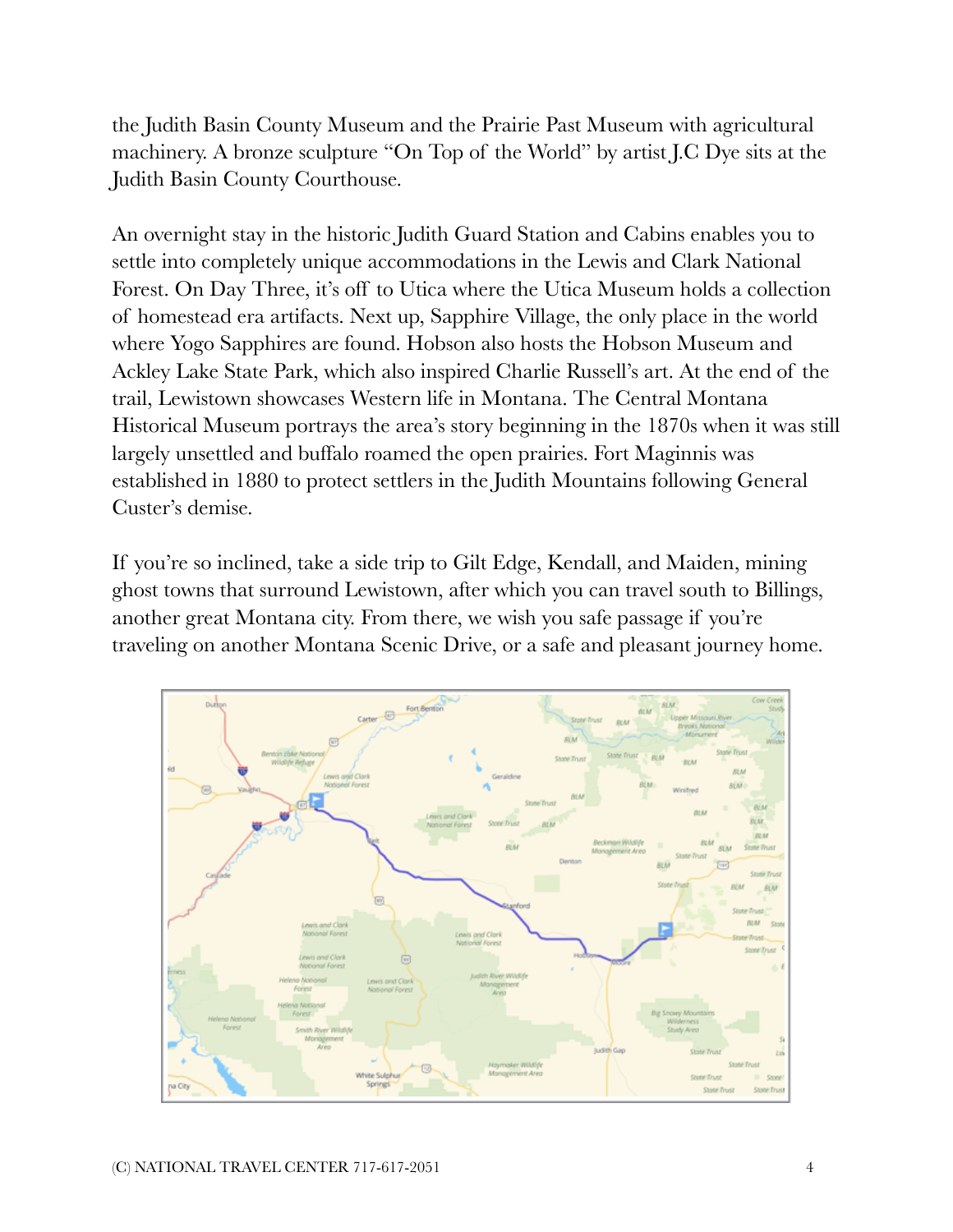#### DAY ONE



#### **Great Falls**

Lewis and Clark could hear the "great falls" of the Missouri River more than seven miles away. The river was so treacherous it took the expedition nearly a month to portage around the falls, celebrating July 4th in the new territory. When Paris Gibson arrived in 1882, he created a plan for the town for railroad magnate James Hill, who provided financial backing, believing that the city would be a great connection point for the region's railroads. Gibson made sure the streets were laid out in a precise, straight pattern, set aside 886 acres for city parks, and had trees planted on every street and boulevard. Today, you can still enjoy the results of his thoughtful planning for the city.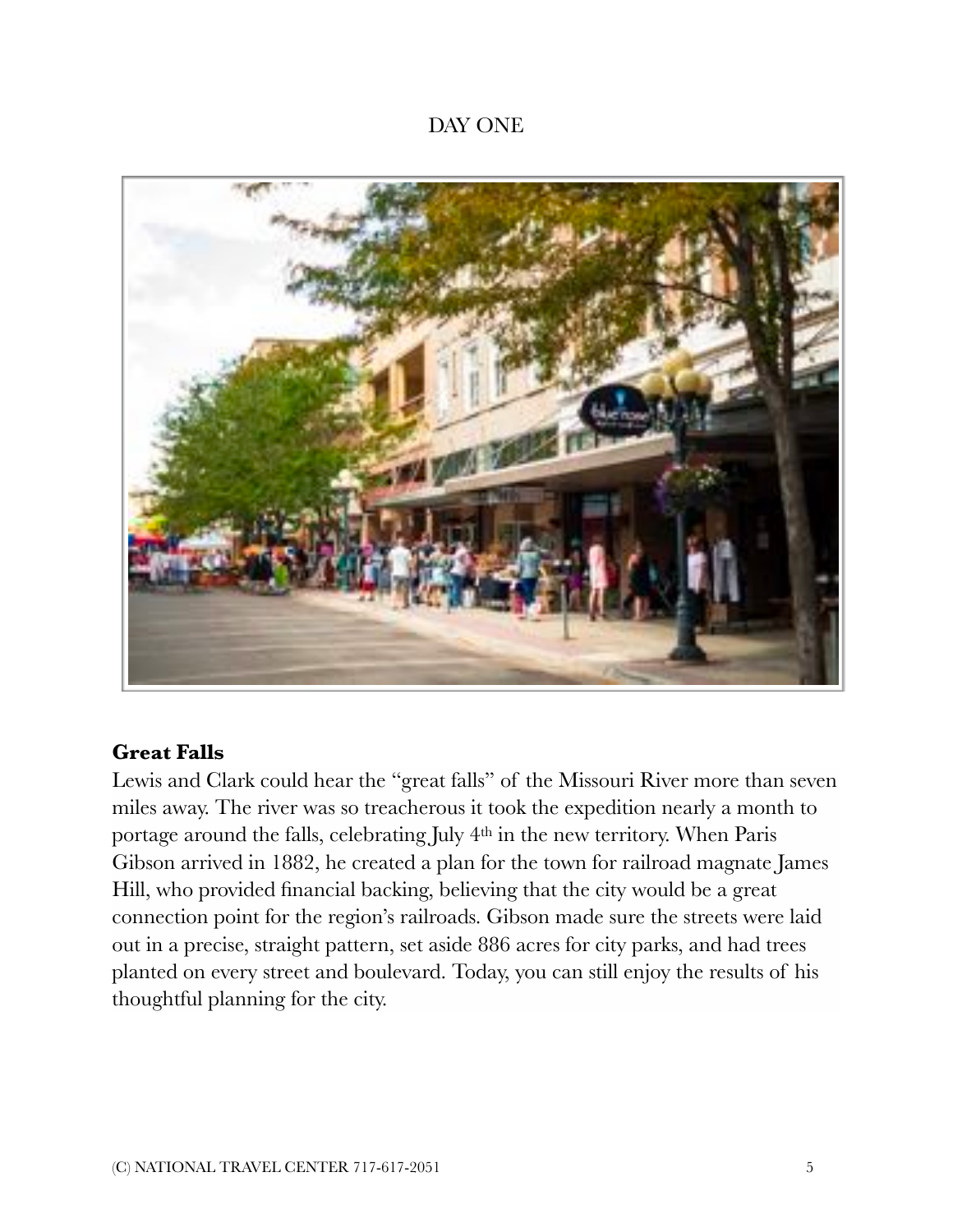# **Great Falls Historic Tours**

When you reach Great Falls, get to know the city on one or more of the historic walking tours available or take the trolley around town.

- **Central Business Historic District Walking Tour:** Features the architecture of 25 buildings and the stories behind them, plus engage in the Great Falls Buffalo Hunt with 26 life sized colorfully painted buffalos sprinkled about downtown. Tour starts at 300 First Avenue South.
- **Historic Residential Walking Tour:** Features the grandest neighborhood in Great Falls with stately Queen Annes, sprawling Colonial Revivals, Tudor, Second Empire, Arts and Crafts, and Prairie style residences constructed during the 1890s boom – intended to be as stylish, elegant, and majestic, as mansions back East. Tour begins at 212 Fourth Avenue North.
- **River's Edge History Walking Tour:** Features 16 points of interest including Encounter with a Grizzly Bear by Captain Meriwether Lewis, a 2500-year old Native American archaeological site, and the dawn of water powered electricity. Tour begins at the Meriwether Lewis and the Grizzly Bear statue.
- **Historic Railroad District Walking Tour:** Reflects the development of Great Falls into central Montana's trade, service, and cultural center during three major construction periods. Tour begins at Great Falls Civic Center.

**Historic Trolley Tour:** As an alternative to walking, discover the magic, history, and beauty of Great Falls, Montana on the historic trolley that takes you past local landmarks and attractions.

1400 First Avenue North, Great Falls, MT 59405, 406-868-2913, Adults \$20

# **C. M. Russell Museum**

Voted Montana's best museum, it holds the most complete collection of Charlie Russell's art, plus his studio and the Russell home. ,

400 13th Street North, Great Falls MT 59401, 406-727-8787, W-M 10AM-5PM Adults \$14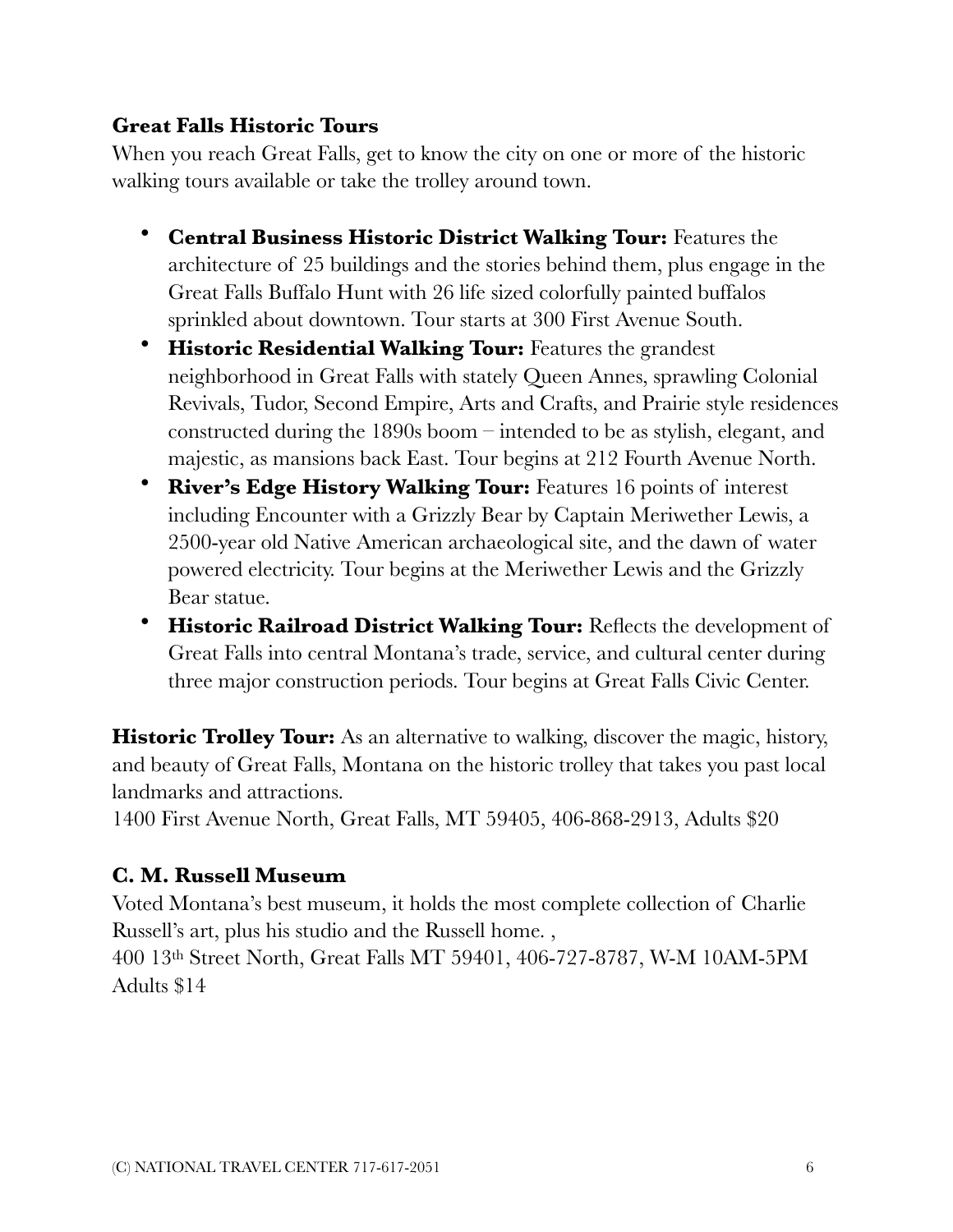# **Paris Gibson Square Museum of Art**

The magnificent Romanesque Revival 1896 structure that houses this museum was the Great Falls High School. Collections here hold 800+ pieces of Northwest regional contemporary art, American Indian contemporary art, and American self-taught art. Over 230 sculptures created from cottonwood branches and found objects by self-taught artist Lee Steen are on display. 1400 First Avenue North, Great Fall, MT 59401, 406-727-8255 M, W, Th, F 10AM-5PM, Tu 10AM-9PM, Sat Noon to 5PM.

#### **The Lewis and Clark Interpretive Center**

The Lewis and Clark National Historic Trail Interpretive Center features exhibits on the explorers' route through Giant Springs State Park. It also hosts North America's most extensive display detailing the Lewis and Clark Expedition. Stand in awe of the museum's 2-story diorama centerpiece. 4201 Giant Springs Road, Great Falls, MT 59405, 406-727-8733, W-Sun 9AM-5PM, Free

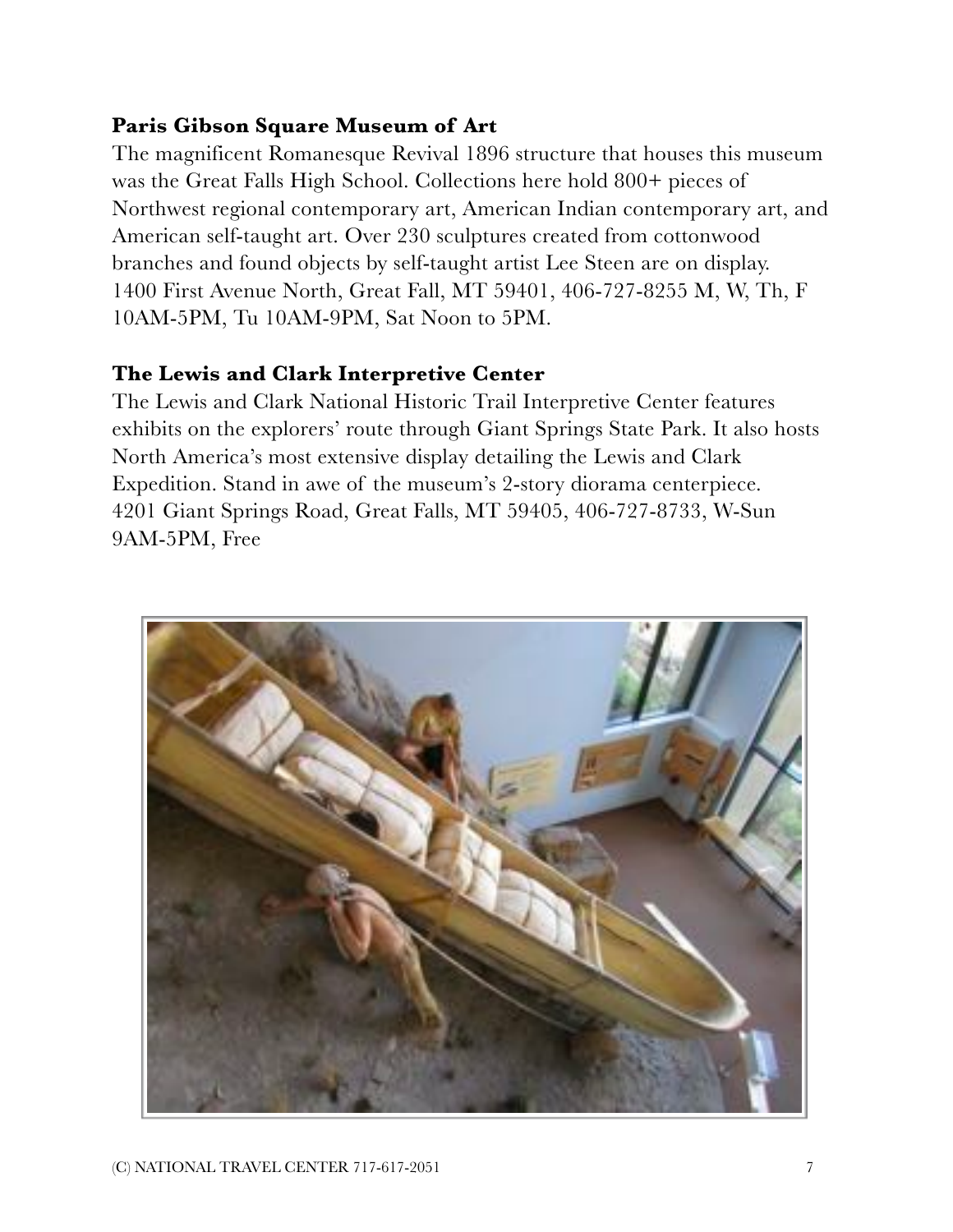# **The History Museum**

Housed in the 1929 International Harvester building known as Machinery Row, the museum focuses on preserving the folk heritage of the North Central Montana region.

422 2nd Street South, Great Falls, MT 59401, 406-452-3462, Tu-F and second Sat. Noon-5PM, Free



#### **Gibson Mansion**

The home of Paris Gibson, founder of Great Falls, was one of the first constructed on Millionaire's Row in 1890. It had been cut up into a 9-plex apartment building that was in deplorable condition with numerous additions and changes, when the present owner decided to restore it back to its original stately grandeur. The restoration earned a Historic Preservation Award and was the subject of a Travel Channel episode, *[Dead Files](http://www.travelchannel.com/shows/the-dead-files/episodes/am-i-crazy-great-falls-mt)*, that sought evidence of a haunting or paranormal spirit who is believed to be in residence. 400 Fourth Avenue, Great Falls, MT 59401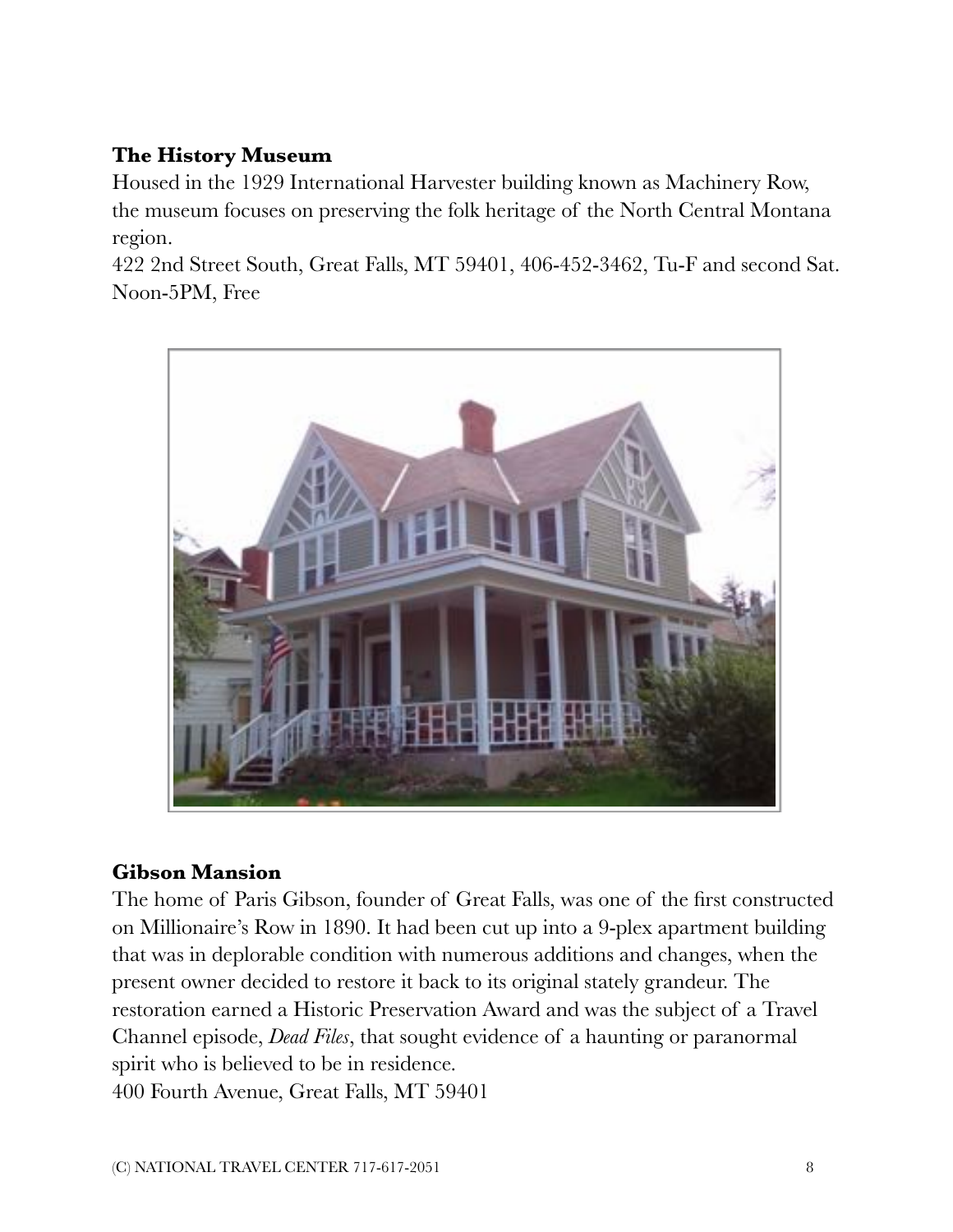

#### **Destination Distinctive Accommodations**

**Historic Hotel Arvon** 118 First Avenue South, Great Falls, MT 59401, 406-952-1101 The original "Celtic Cowboy" Robert Vaughn opened a Livery/Freight Transfer station, Teamster Boarding House, and Vegetable and Fruit market all under one roof in 1890. By 2010, it was vacant and slated for the wrecking ball. The Jennings Family completely transformed the structure into the Celtic Cowboy Pub and Restaurant, the Darkhorse Hall and Wine Club, and the Hotel Arvon.

#### **Destination Distinctive Dining**

**Roadhouse Diner** 613 15th Street North, Great Falls, MT 59401, 406-788-8839 Not your everyday diner!

**Celtic Cowboy Pub and Restaurant** in the Avron Hotel Brew pub, dining, breakfast, lunch, dinner, brunch and late night

**Mackenzie River Pizza Company** 500 River Drive, Great Falls, MT 59401, 406-761-0085 American and Italian

#### **Destination Distinctive Retail**

**Candy Masterpiece** 120 Central Avenue, Great Falls, MT 59401, 406-727-5955

**Don Hanson Studio Pottery** 406-870-2363, by appointment only

**The Farmer's Daughter Fibers** 320 Central Avenue, Great Falls, MT 406-890-8809

**Dragonfly Dry Goods** 504 Central Avenue, Great Falls, MT 59401, 406-454-2263

**Hoglund's Western Wear** 306 First Avenue South, Great Falls, MT 59401, 406-452-6911

**The Popcorn Colonel** 900 Ninth Street South #2, Great Falls, MT 59401, 406-727-5676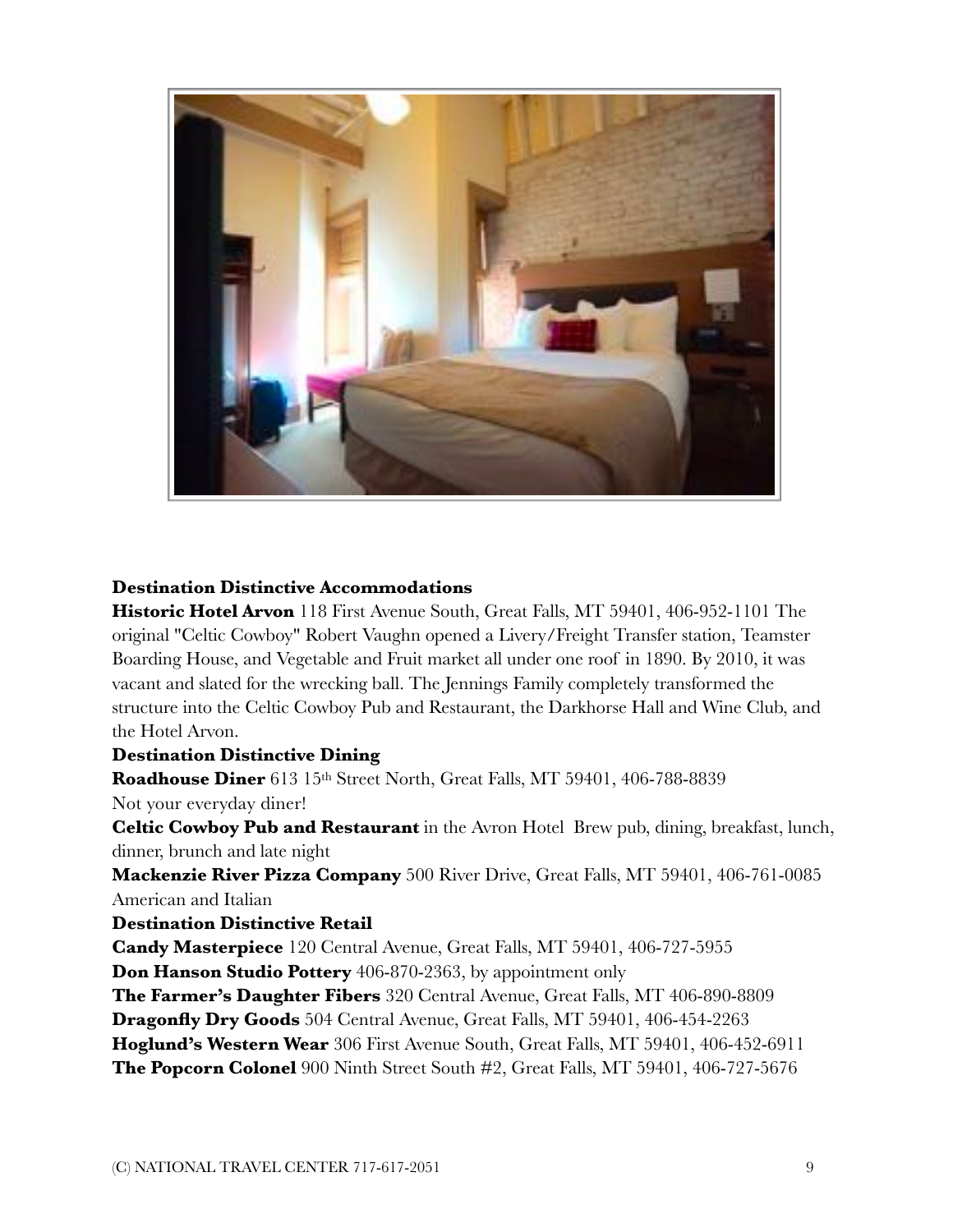#### DAY TWO

## **Belt**

Belt came about when coal deposits were discovered along Belt Creek in 1870 that attracted workers from all over the United States and the world. In 1885, founder John Castner and his wife, Mattie, one of Montana's earliest African-American businesswomen, established a stage station and hotel. By the early 1900s, it had grown into a jumble of wooden false-front mining town buildings. Eventually, they gave way to stone and brick, which lacked architectural ornamentation but gave the appearance of a prosperous and stable community referred to as "Little Pittsburgh," "Coal Banks," and "Black Diamond City."

# **Belt Museum**

Housed in the original 1895 jail, the Belt Museum still has a historic jail cell, surrounded by exhibits and records of the area's gold mines. 37 Castner Street, Belt, MT 59412, 406-277-3574



#### **Sluice Boxes State Park**

Just a short distance off the C. M. Russell Auto Tour route, this park preserves eight miles of Belt Creek Canyon with actual mining sites. The preserve on Belt Creek includes a railroad and historic cabins.

38 Evans Riceville Road, Belt, MT 59412, 406-454-5840. \$8 per vehicle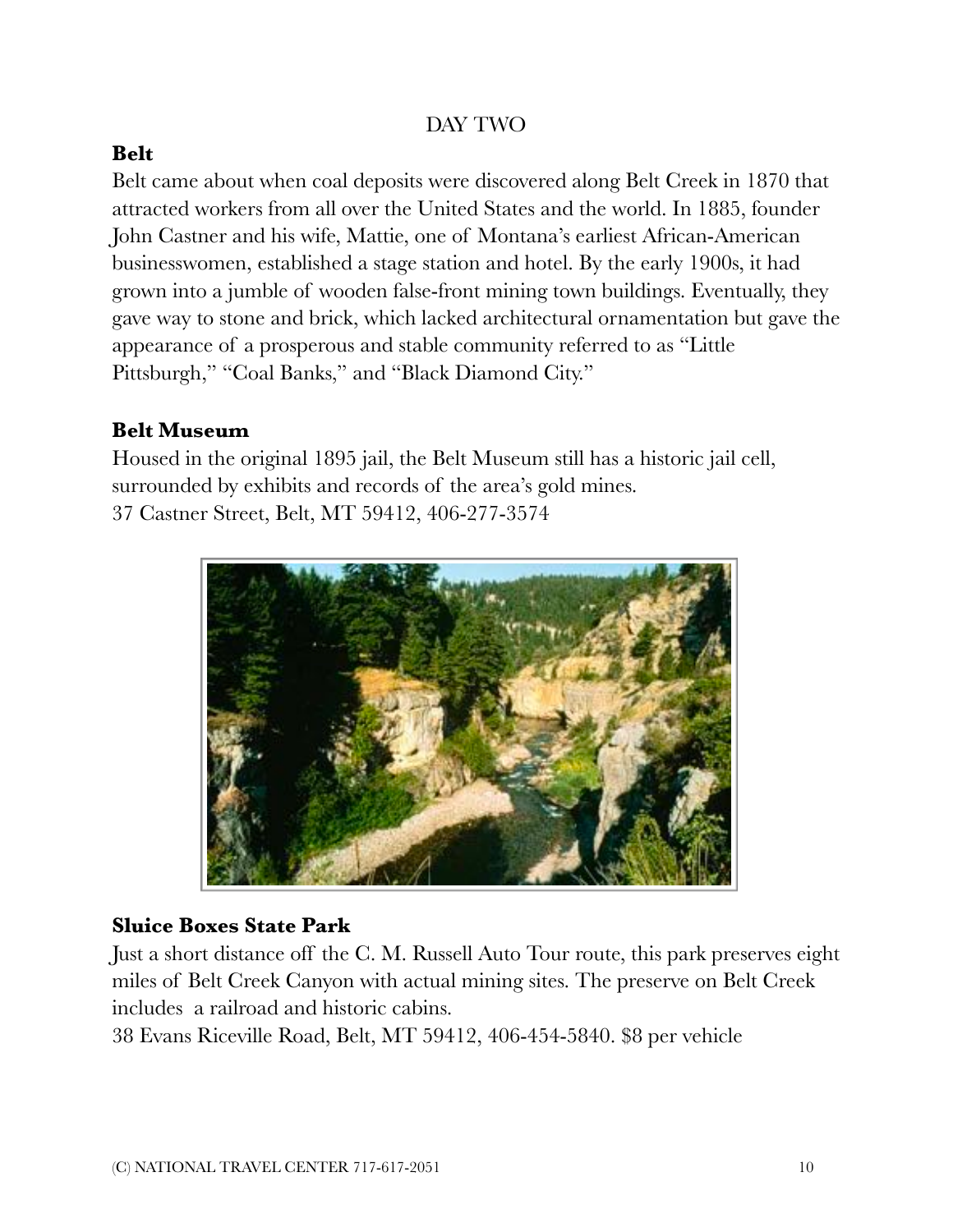# **Raynesford**

Named after the daughter of the man who sold land to the railroad, Raynesford began as a railroad town. It lies north of the ghost towns of Albright and Hughesville.

#### **Geyser**

Named for the nearby bubbling mud springs, Geyser was moved to its present site as a station when the Great Northern Railroad was constructed from Great Falls to Billings. It was mostly populated by Finnish homesteaders who had been coal miners in Belt, that were attracted to an offer of free land.

# **Stanford**

Stanford, which began as a trading post in 1875, was moved about 3 miles to be next to the new railroad in 1908. The landscape here played an integral role in Charlie Russell's art and a favorite cowboy hangout.

# **Judith Basin County Museum**

The Judith Basin County Museum illustrates the transition of the Judith Basin from open range cattle ranching, sheep-herding, and homesteading, and from stagecoaches to railroading. Displays include Native American artifacts, the White Wolf saga, historic pictures, early homesteaders' handmade items and other frontier artifacts, all complemented with work by Charlie Russell. 93 Third Street South, Stanford, MT 59479, 406-566-2277

#### **Prairie Past Museum**

This museum was created as a collection point for old agricultural machinery, much of it still in working condition. 36377 US Highway 87, Stanford, Montana 59479, 406-566-2428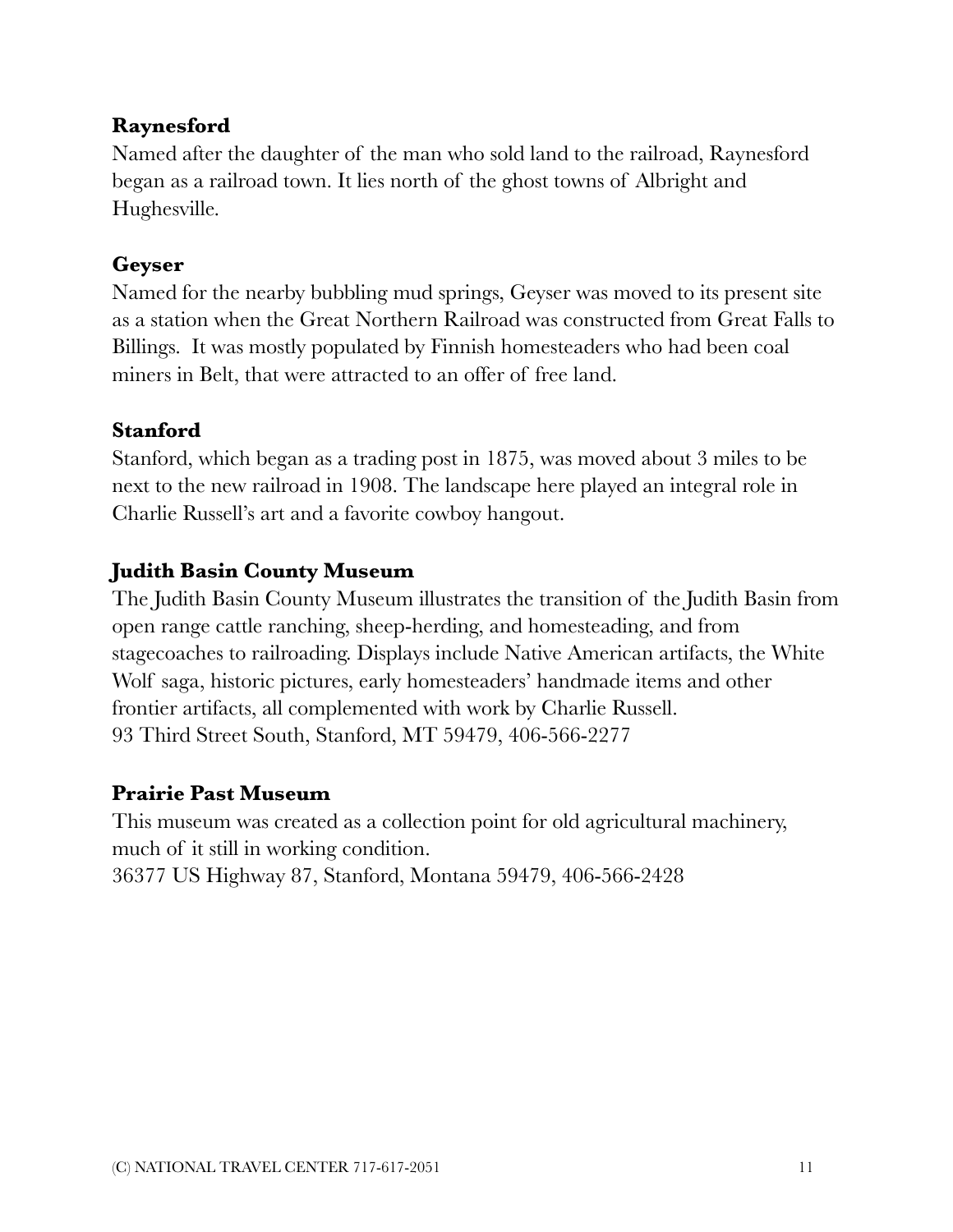

#### **Destination Distinctive Accommodations**

**Historic Judith Ranger Station and Cabins,** Lewis and Clark National Forest, 406-566-2292 The Judith Guard Station provides an opportunity to stay in authentic frontier accommodations. The two-story frame building, located about 30 miles south of Stanford, is furnished with historically accurate furnishings and wallpaper, has a modern vault toilet, propane heating, and cookstove. Water is available from a hand pump during the summer months. Bring bedding, food, an ice chest and carry out all items. Available yearlong on a firstcome, first-serve basis.

#### **Destination Distinctive Dining**

**Waterhole Saloon** 87 Central Avenue, Stanford, MT 59479, 406-566-2743 Like eating with family.

**Dauna's Deli** 94 Central Ave, Stanford, MT 59479, 406-366-5433

**Destination Distinctive Retail** 

**Basin Gallery & Trading Post** 94 Central Avenue, #3, Stanford, MT 59479, 406-566-2336 **Double B Gift Shop** 517 Third Street South, Stanford MT 59479, 406-566-2363 **Steven E Lillegard Studio and Foundry** 36377 US Highway 8, Stanford, MT 59479, 406-

566-2552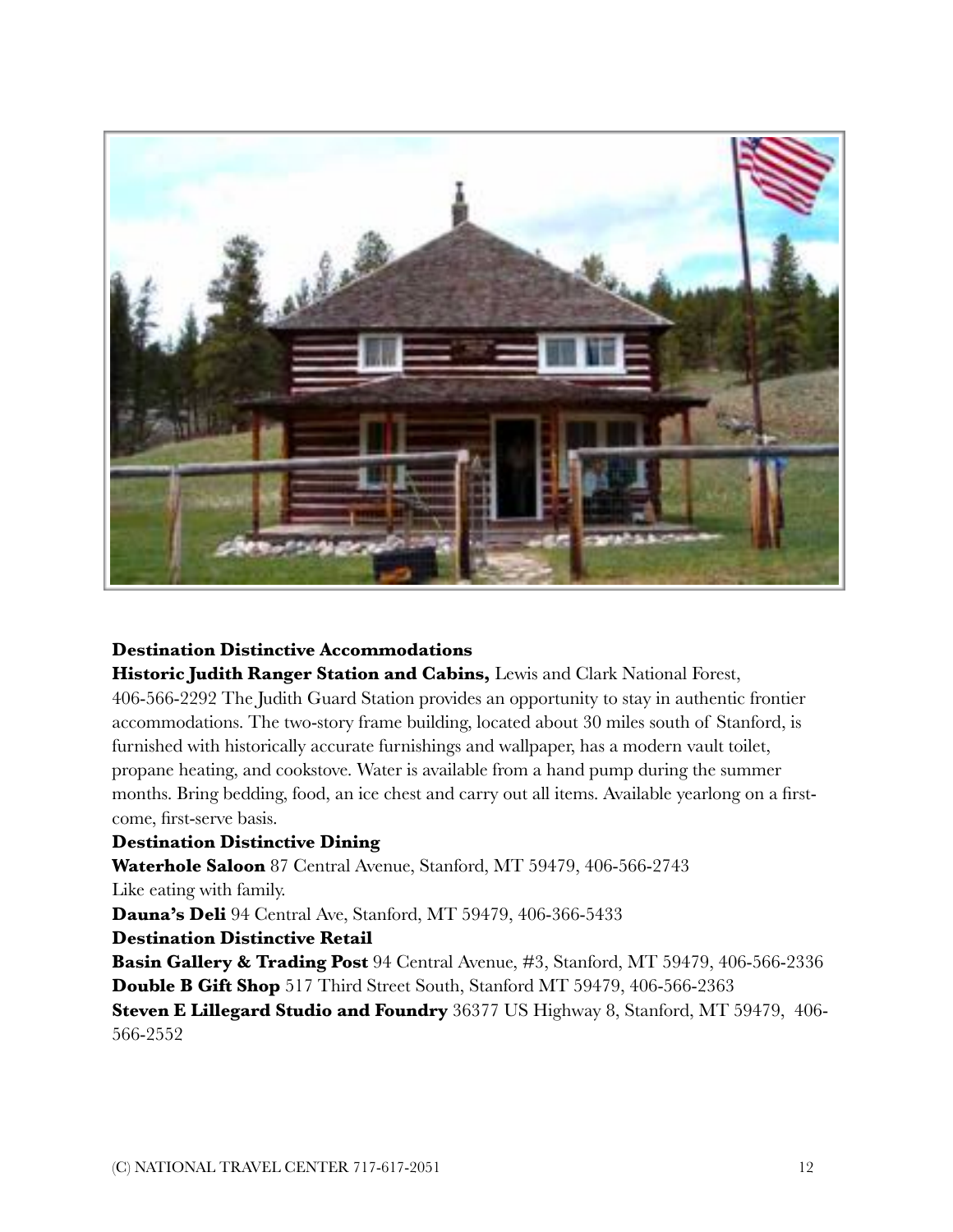#### DAY THREE

#### **Utica**

Jake Hoover discovered gold here in 1865, and 30 years later, he found the Yogo Sapphires. He befriended Charlie Russell when Charlie arrived in Montana, loaning him a cabin while he learned the ropes as a cowboy. Russell commemorated this time with "Cowboy Camp During Roundup," "Bronc to Breakfast," "Last of 5000" and "A Quiet Day in Utica." The town became a stage stop on the Billings to Great Falls line, with two hotels, a general store, a meat market, a church, and post office. Calamity Jane was a periodic resident. Today's Main Street is the same street where stagecoaches once rolled.

# **The Utica Museum**

The Utica Museum collects artifacts from the frontier homestead era; dishes, clothes, furniture, tools and leather goods, along with pictures of local homesteaders and information about their lives on the frontier. Main Street, Utica MT 59452, 406-423-5208, Summer weekends 10AM-5PM

#### **Destination Distinctive Dining**

**Oxen Yoke Inn** 11532 MT-541, Utica, MT 59452, 406-423-5560 The tradition of Charlie Russell is evident in the Oxen Yoke Inn with artwork and images throughout the building.

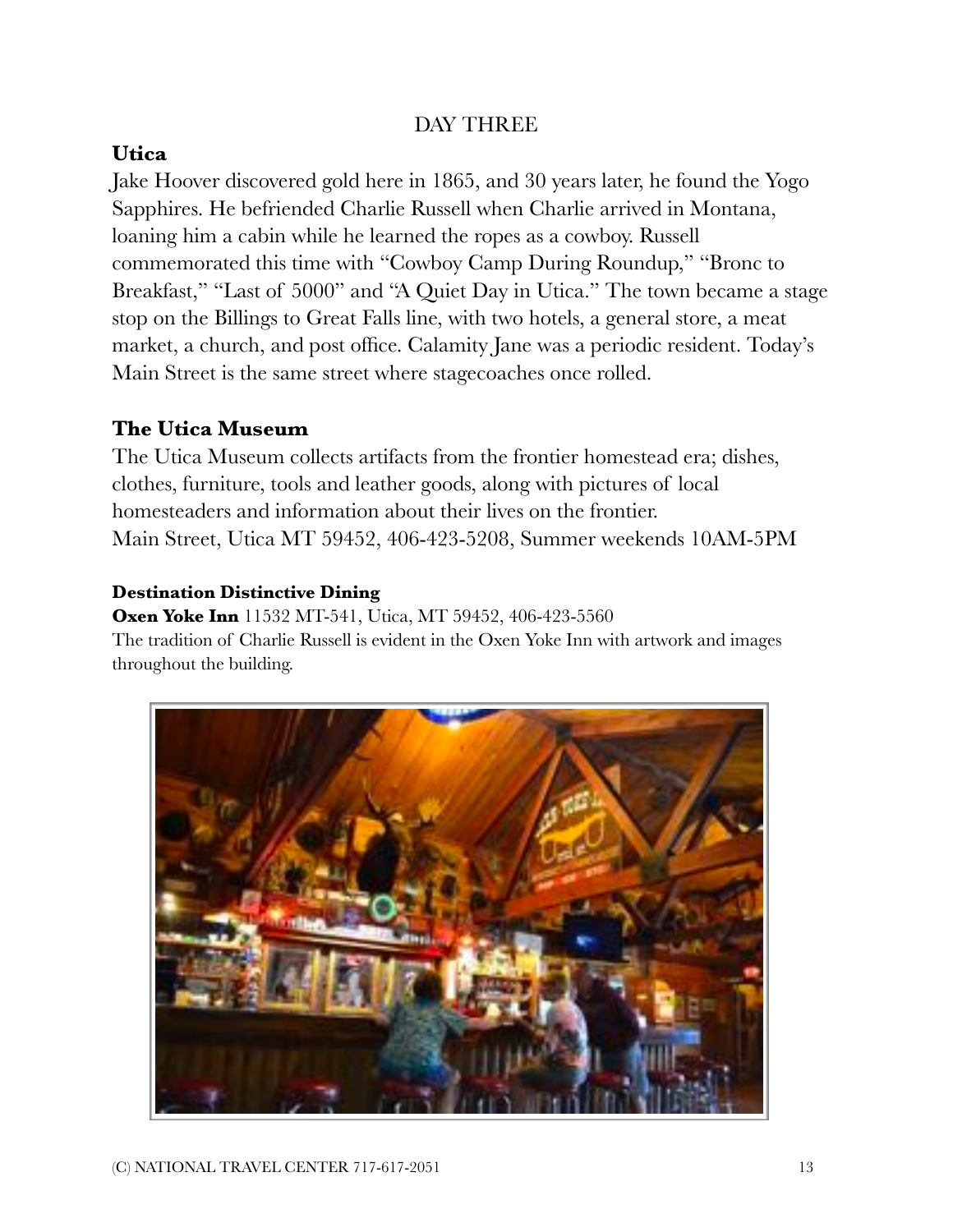

#### **Sapphire Village**

300 million years ago, the sea over Montana formed the Madison limestone layer with a five mile, 10 foot wide fracture that allowed molten magma to flow into, filling it with lamproite, host rock of the Yogo Sapphires. Coveted by the rich and famous, the sapphires are in the Smithsonian, Museum of Natural History in New York, and the British Royal Crown jewel collection. Sapphire Village is the only place in the world where Yogo Sapphires are mined. It is accessed by a gravel road that climbs into the foothills along the Judith River, 11 miles from Utica.

#### **Hobson**

Once known as the "Gateway to the Judith Basin," the town was named after S. S. Hobson, an early-day cowboy and rancher who settled on the Judith River, and later became a state senator from the area.

#### **Hobson Museum**

Housed in a 1909 Cook and Dunn Drugstore, the museum includes an interesting collection of old agricultural machinery and pioneer artifacts from central Montana, which illustrate farming and ranching a century ago. 212 Central Avenue, Hobson, MT 59452, 406-423-5453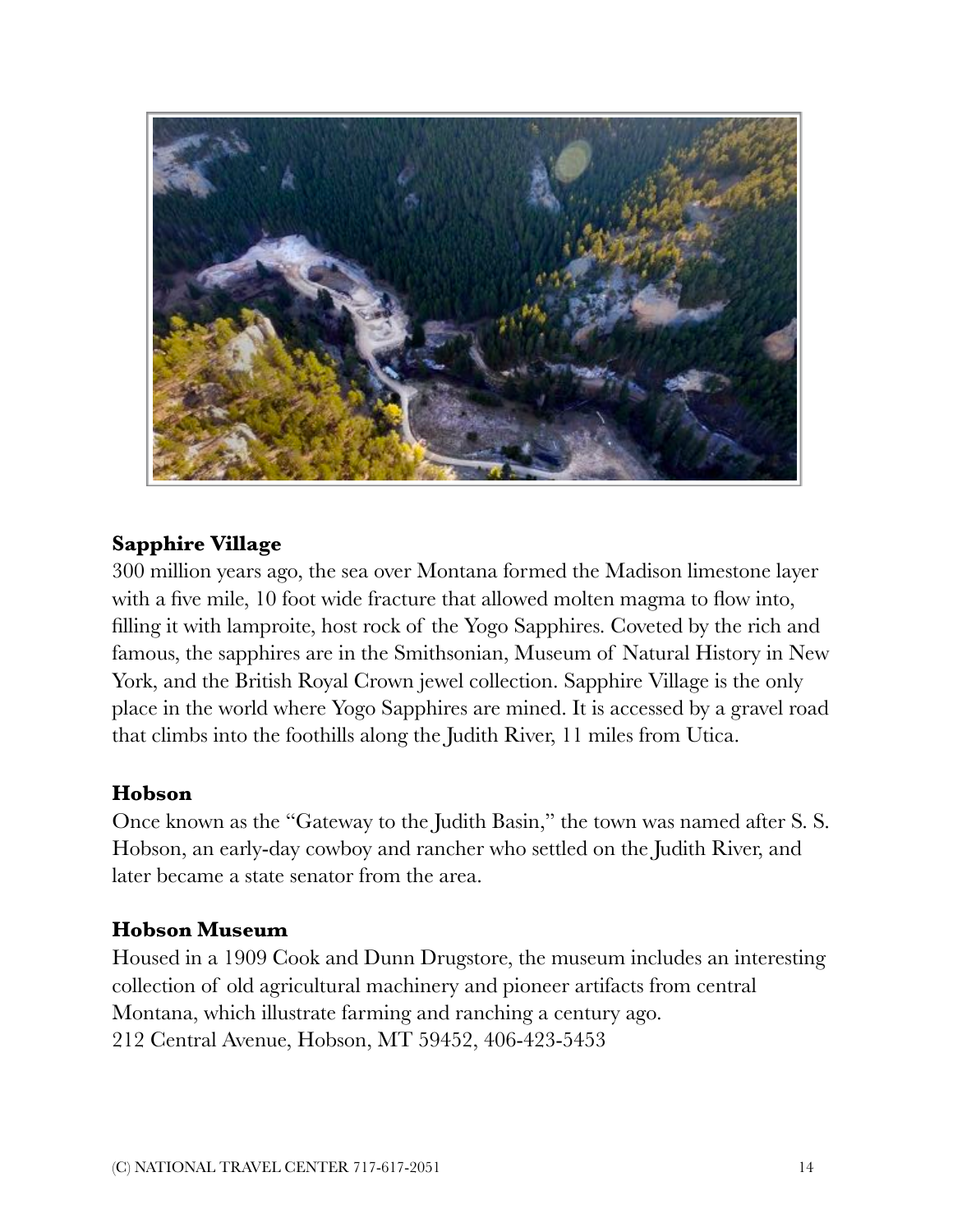# **Ackley Lake State Park**

This state park preserves the beautiful mountain views and rich agricultural lands that inspired Charlie Russell a hundred years ago.

989 Ackley Lake Road, Hobson, MT 59452, 406-727-1212, \$8 per vehicle

#### **Lewistown**

Showcasing the heart of the Western lifestyle, Lewistown is an agricultural community intersected by a beautiful, spring-fed stream and encircled by the Snowy, Judith, Moccasin, Belt, and Highwood mountains. History here goes back to the early Montana Territory and to the first permanent settlers, who were Metis, French Canadians who married into Native American families. When gold ran out in Maiden, any of the miners moved to Lewistown to settle permanently.

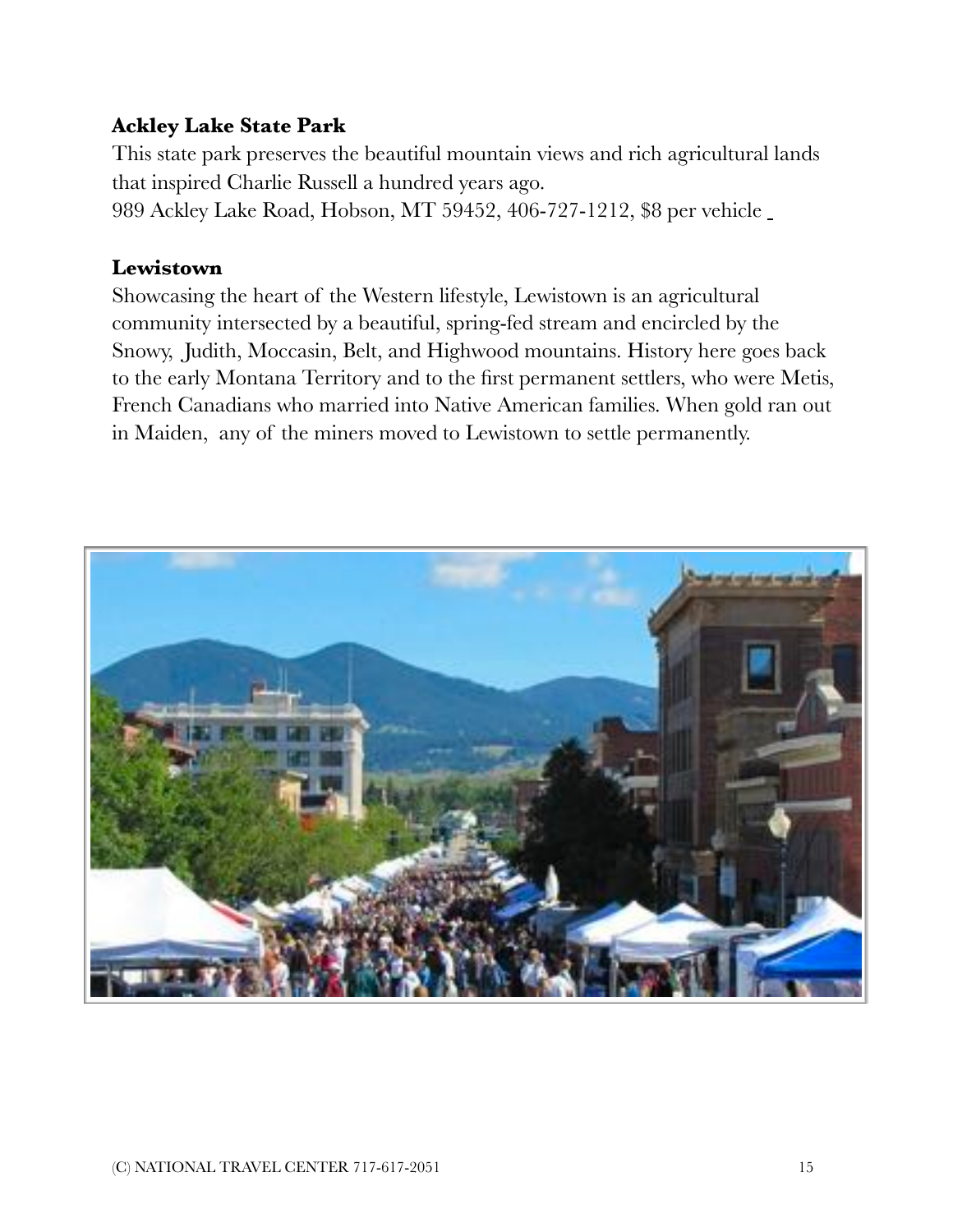

#### **Destination Distinctive Accommodations**

**The Calvert Hotel** 216 Seventh Avenue South, Lewistown, MT 59457, 406-535-5411 Built in 1917 as a dormitory for ranch children, the Calvert became a hotel in 1929 and is still part of Lewistown's quaint downtown.

#### **Destination Distinctive Dining**

**Central Feed Grilling Company** 220 East Main Street, Lewistown, MT 59457.

406-535-2337 American pub with lots of food options and vegetarian options.

**Harry's Place** 631 NE Main Street, Lewistown, MT, 406-538-9510 Great sandwiches and other American choices.

#### **Destination Distinctive Retail**

**Moccasin Mountain Arts & Gifts** 408 West Main Street, Lewistown, MT 59457, 406- 538-5125

**Lewistown Art Center** 323 West Main Street, Lewistown, MT 59457, 406-535-8278 **Clint Loomis Studio** 221 West Main Street, Lewistown, MT 59457, 406-366-3068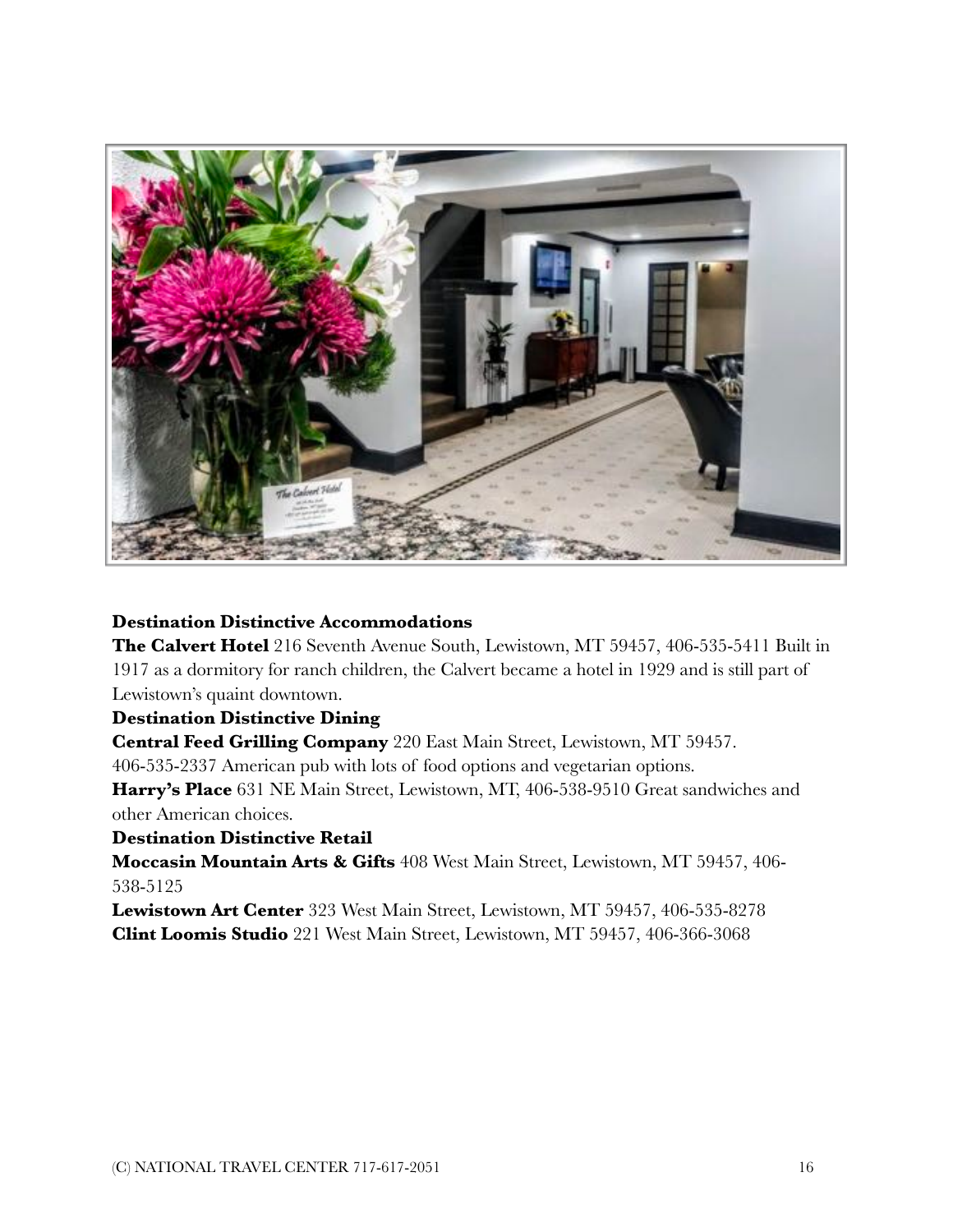## DAY FOUR

#### **Central Montana Historical Museum**

The area's history is chronologically displayed in the museum, starting in the 1870's when the area was largely unsettled and buffalo roamed the open prairies. The variety of collections includes dolls, hats, wedding dresses, firearms, forts, fossils, historic replicas and dioramas, Native American artifacts, medical equipment and photos, military gear, and musical instruments, complemented with interpretation featuring some of the area's most notorious events and residents. 408 Northeast Main Street, Lewistown, MT 59457, 406-535-3642

# **Fort Maginnis**

Following the General Custer debacle at Little Bighorn in 1876, Martin Maginnis was tapped to provide military forts to protect settlers in other parts of the region. Fort Maginnis ultimately became so much more than a military location, it also delivered social life with regular theater and music, dances, and gatherings that brought women from nearby Maiden. The original buildings housed men's quarters, a commissary, bakery, guardhouse, clerk's office, a chapel, school, blacksmith shop, and hospital. At least two buildings from the fort are standing in Lewistown and many others were used to build the now ghost town of Gilt Edge. Fort Maginnis Road, Lewistown, MT 59457, 406-538-3820

# **Bear Gulch Pictographs**

Well preserved pictographs and petroglyphs can be reached in Bear Gulch Canyon by hiking approximately a half a mile in each direction, up and down. 2749 Fairview Road, Lewistown, MT 59457, 406-428-2185, Adults \$20

# **Gilt Edge**

Founded in 1893, the town used the hospital and school from Fort Maginnis, coupled with stores, a jail, brothel and more. Today, the site is dotted with a few remains of the stone storefronts, a wooden jail, and brick buildings. Maiden Road and Gilt Edge Road. Gilt Edge Road 406-538-3820

#### **Maiden**

Founded in 1881, Maiden was not platted. The town grew so fast that settlers just built a fence around the land they wanted. Within a year, the town boasted eight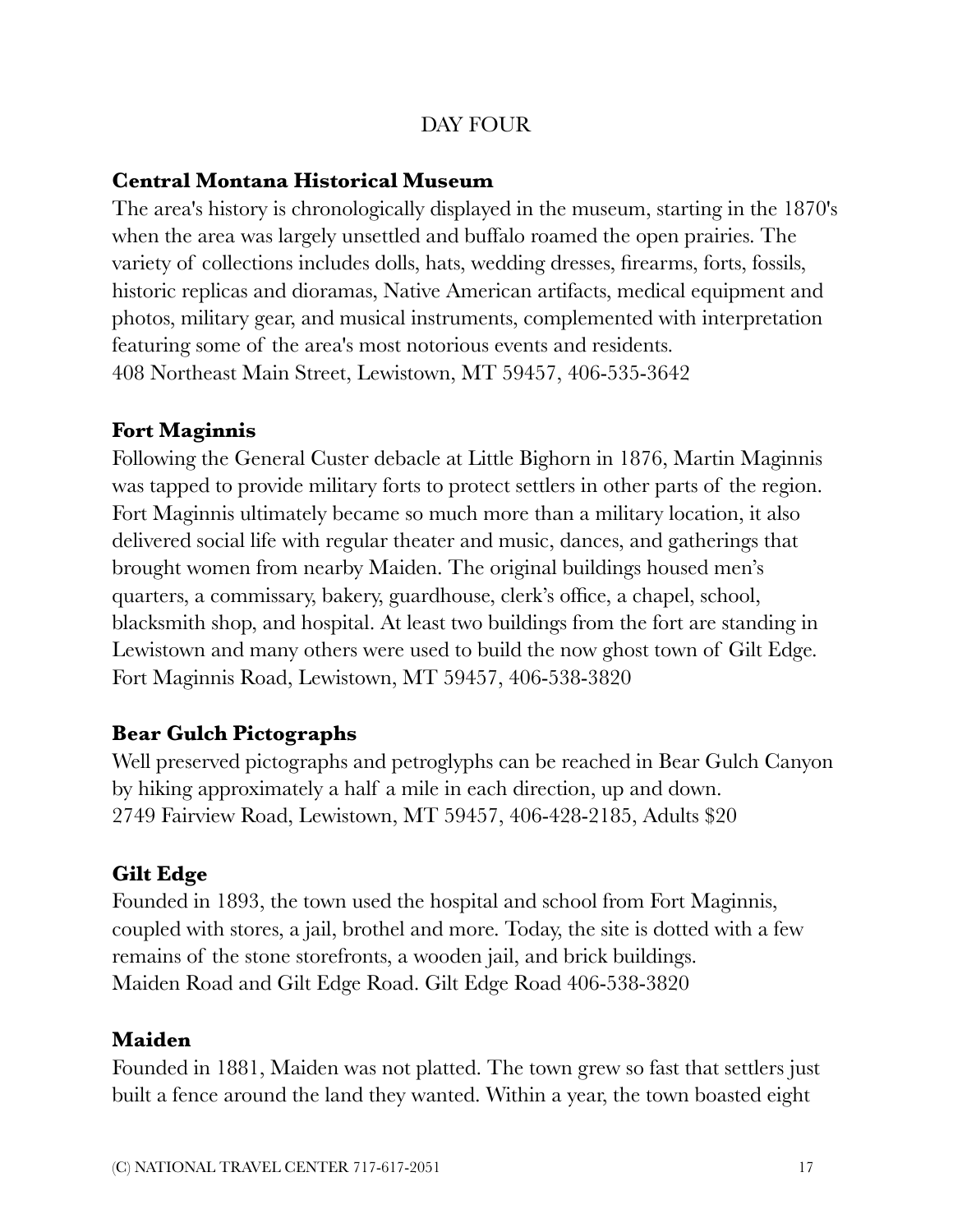saloons, two clothing stores, five general merchandise stores, a dry-goods store, a butcher shop, a blacksmith, two barbers, a feed stable, a lawyer's office, a doctor, a hotel and a restaurant. In 1885, it became the seat of Fergus County, having added five saloons, a newspaper, a Cornet band and several hundred more residents. Unfortunately, the town slowly withered as the mines shut down and fire swept through in 1905. A saloon/assay office and the Maginnis' 1884 ten stamp mill remains have been privately preserved. Maiden Road, 406-538-3820

#### **Kendall**

In the early 1880s, a placer and lode gold discovery in the North Moccasin Mountains promoted Harry Kendall to build a plant to house a new cyanide gold recovery process to ore from on the surface. By 1901, the town had a bank and opera house constructed of stone from the nearby quarry. A few stone ruins and foundations, a bandstand, and a boulder used in drilling contests still exist. Interpretative signs explain what you are seeing. North Kendall Road 406-538-3820

#### **Charlie Russell Chew Choo Dinner Train**

If there's time in the evening, take the dinner train to travel through the rolling hills, ranch lands, and breathtaking sunsets of Big Sky Country,. There are usually antelope, eagles, deer, hawks, and coyotes on the 56-mile trip which follows the route of the old Chicago, Milwaukee, St. Paul, and Pacific Railroad to Denton. Be sure to watch for masked bandits, as a hold up occurs when you're least expecting it. The train boards at the Hanover Boarding Station one hour before departure which is 10 miles and approximately 20 minutes from Main Street. 7188 Hanover Road, Lewistown, MT 59457, 406-535-5436

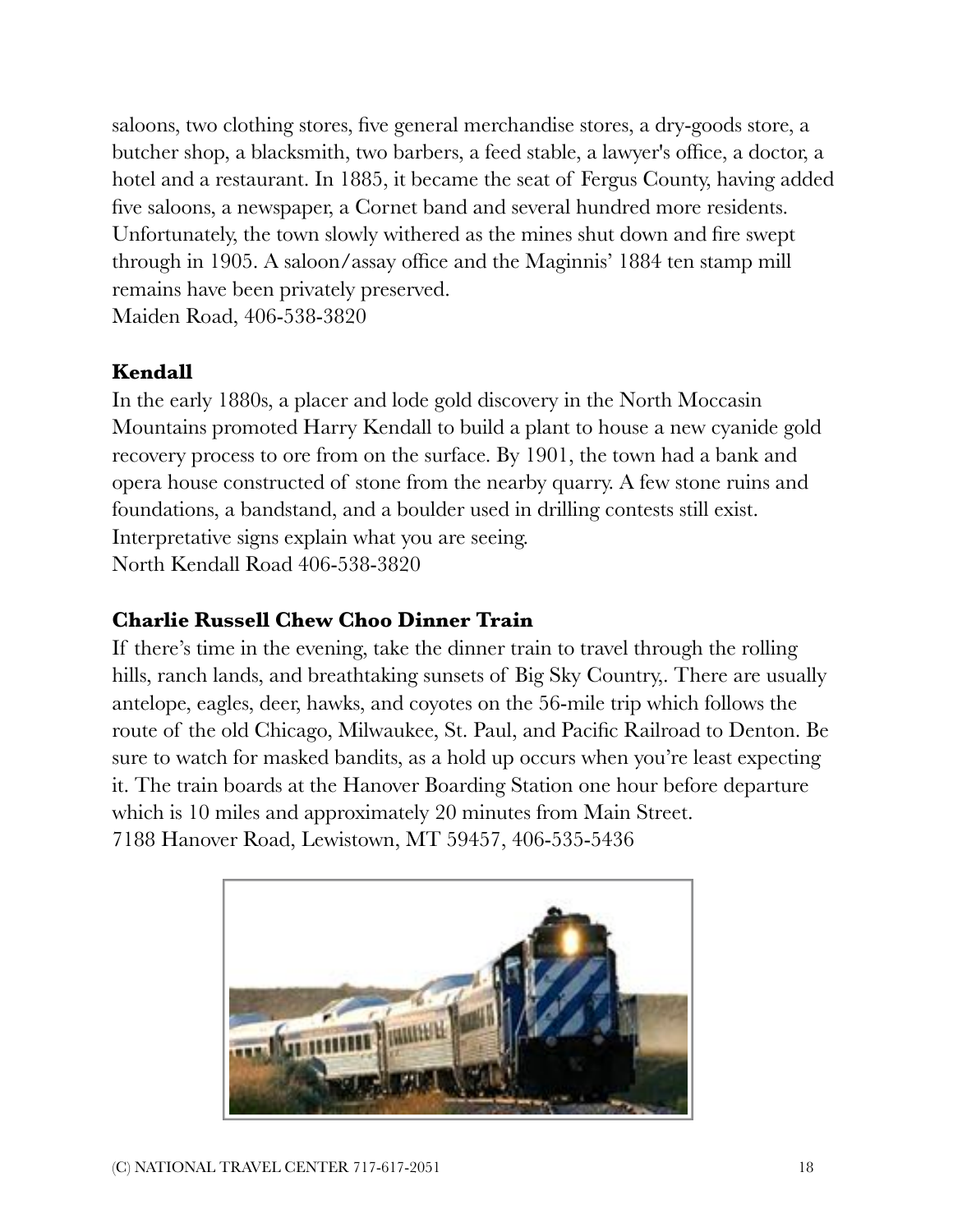#### DAY FIVE



#### **Billings**

The Crow, who lived here for millenniums, called it Ammalapashkuua – or where they cut wood. Caves south of town contain more than 100 pictographs over 2,000 years old, 30,000 stone tools, weapons and other artifacts that prove the area was occupied for 4,500 years before Europeans arrived. Lewis and Clark passed through in 1806. The Billings area was originally known as Clark's Fork Bottom and then Coulson, a rough town founded in 1877, filled with dance halls and saloons, considered the best location for commerce. The railroad had other ideas, founding Billings in 1882, which grew from three buildings to 2,000 residents in a matter of months. Shaped by the Yellowstone River and sheltered by the Rims (rimrocks) Billings is now a thriving city with diverse cuisine, arts, and culture.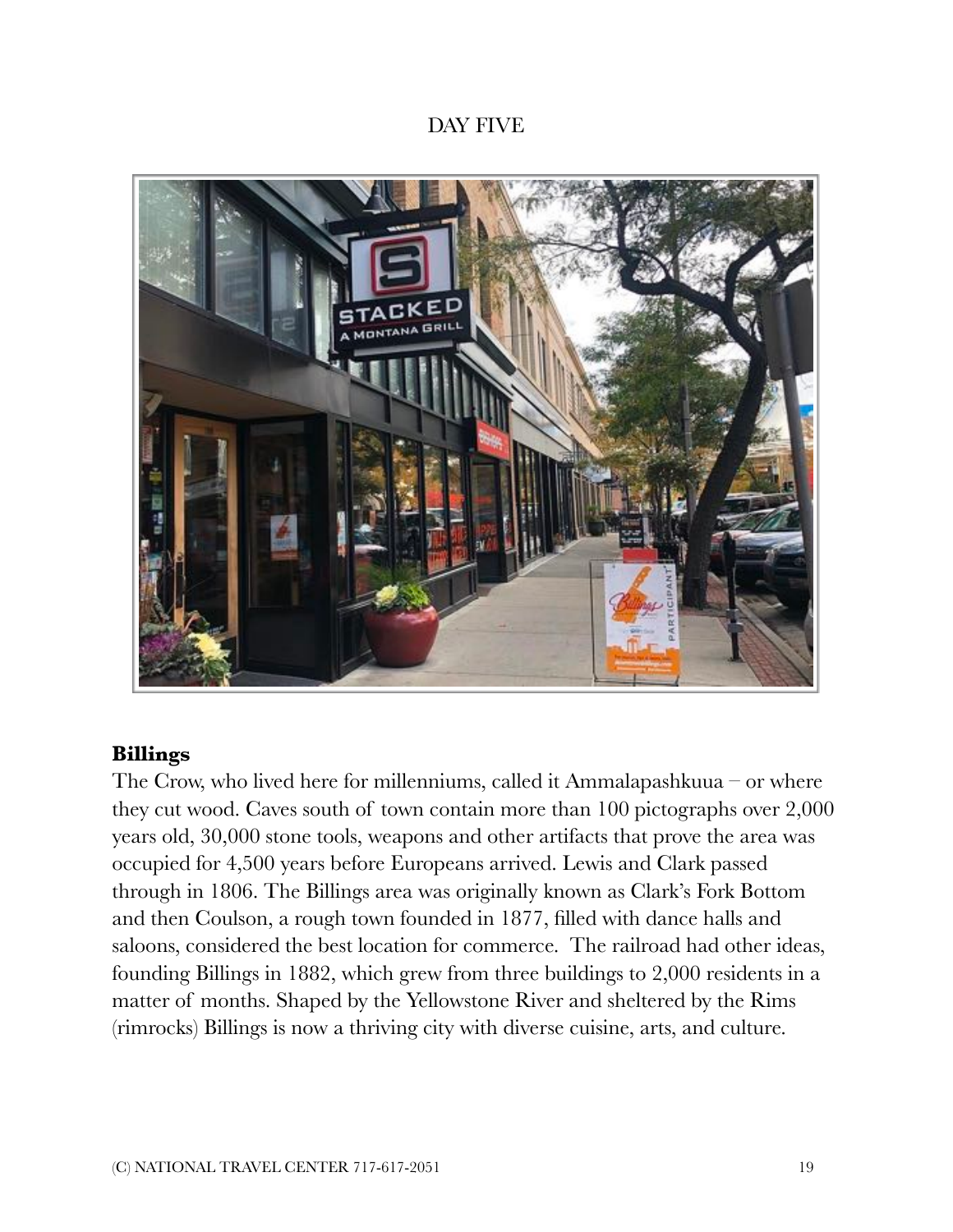#### **Historic Walking Tour of Billings**

Starting at the Visit Southeast Montana Visitor Center, plan to walk the 45-stop Historic Walking Tour, which ends at the Western Heritage Center and covers mostly Minnesota and Montana Avenues. While you are walking, you'll see the work of the Public Art Committee which has supported 27 utility box wraps and other installations including "Between This Life and the Next," "Wildlife," "Paper Moon" and "Magenta#1." They also sponsored a series of murals and "Art Alley" next to the Good Earth Market.

815 South 27th Street #4513, Billings, MT 59101, 406-294-5270

# **Western Heritage Center**

The collections of the Western Heritage Center, located in the Richardson Romanesque Parmly Billings Library, tells the story of life in the Yellowstone River Valley through over 16,000 artifacts in collections including Yellowstone River Culture American Indian Tribal History, Native American Collection, Regional Western Art Collection, Harry Frahm Collection, Thomas Molesworth Collection, and the James Kenneth Ralston Collection. Exhibits include the Dude Ranch Lobby, Parading Through History, Montana's Black Gold, Blackfoot Tipi Legends, The Real West: Farming, The Southsiders, Women Ranchers and more. 2822 Montana Avenue, Billings, MT 59101, 406-256-6809, Tues-Sat 10AM-5PM, Adults \$5

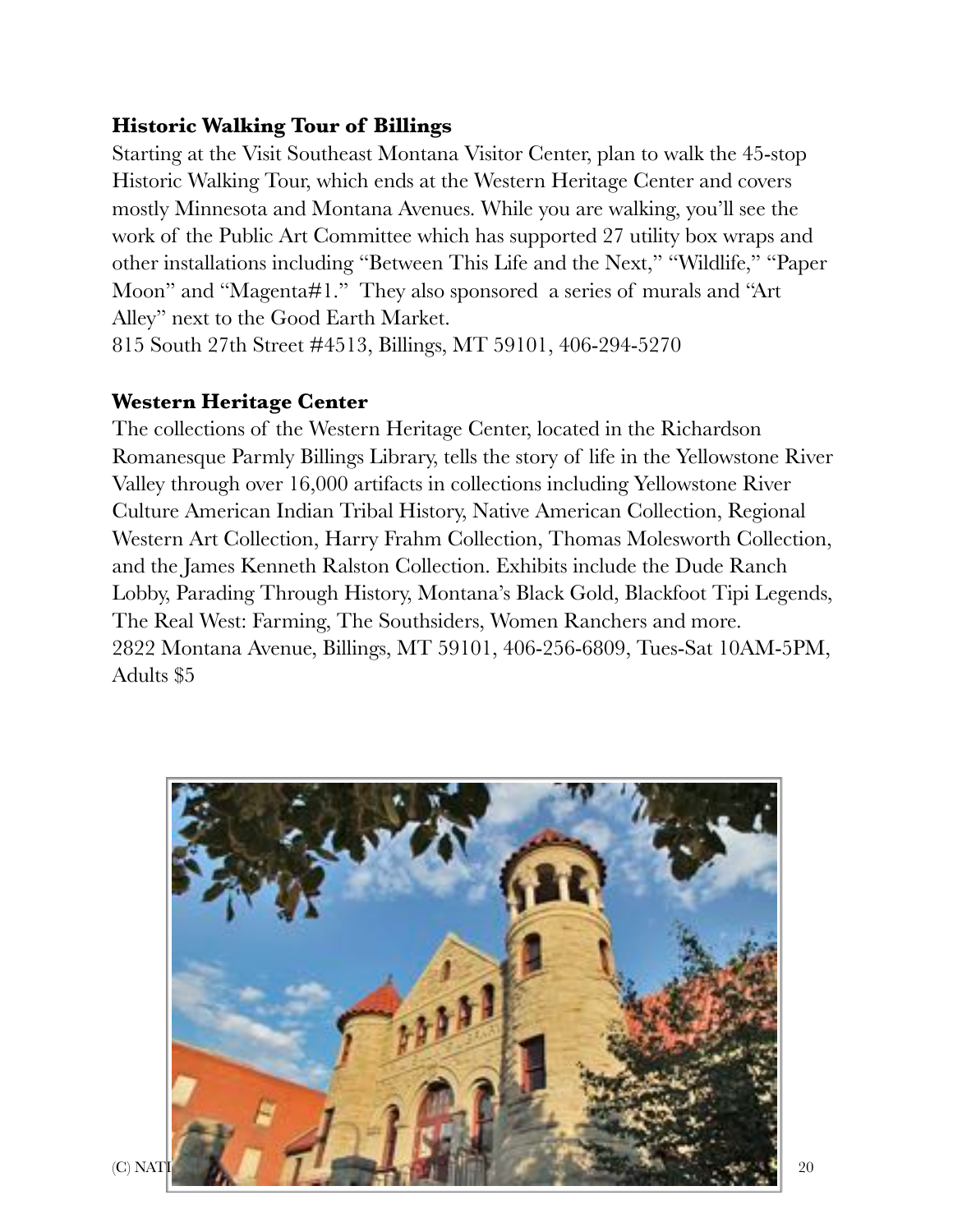

#### **Moss Mansion Museum**

When Preston Boyd Moss built the Moss Mansion in 1903, he influenced the entire culture of the city. Designed by the architect of the Waldorf Astoria and the Plaza Hotel in New York, the mansion showcases unrivaled craftsmanship. Amazingly, the original fixtures, including heated indoor plumbing on each floor, call buttons for servants, and other impressive feats of technology for the period, remain intact. Be sure to watch the 13-minute video which describes the activities of the Moss family in the development of Billings.

914 Division Street, Billings, MT 59101, 406-256-5100, Year-round, Tues-Sat 10AM-4PM, Sun Noon-3PM, check availability of guided tours, Adults \$12

#### **Yellowstone Art Museum**

The Yellowstone Art Museum hosts a unique collection of Western art, focused on preserving the living artistic heritage of the West. The Visible Vault, one of only a dew in the country, allows guests to observe art collections, storage, and preservation. Collections have grown from 600 pieces in 1991 to over 7,300. The works of Charlie Russell, J.H, Sharp, Bill Stockton, Isabelle Johnson, and Edith Freeman, and the Virginia Snook Collection are complemented by the largest collection of drawings, paintings, books, and memorabilia of cowboy illustrator Will James. The Raven Café d'Art is a favorite local hot-spot for lunch. 401 North 27th Street, Billings, MT 59101, 406-256-6804, Tues-Sun 10AM-5PM, until 8PM on Thursday, Adults \$15.